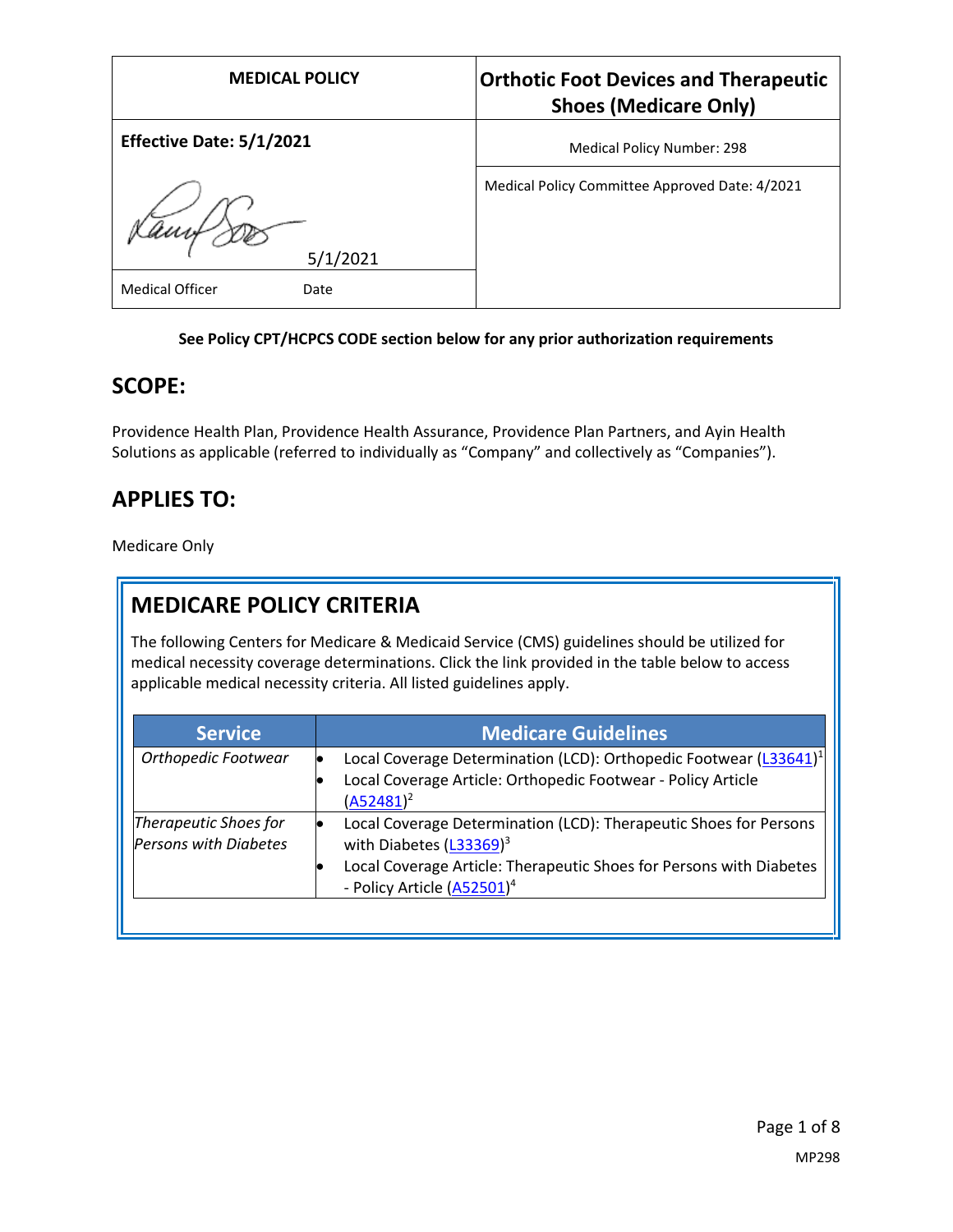#### **BILLING GUIDELINES**

Orthopedic Footwear

- Depth-inlay or custom molded shoes for diabetics (A5500-A5501) and related inserts and modifications (A5503-A5511) are billed using these A codes whether or not the shoe is an integral part of a brace.
- Code A9283 (foot pressure off-loading/supportive device) is used for an item that is designed primarily to reduce pressure on the sole or heel of the foot but that does not meet the definition of:
	- o A therapeutic shoe for diabetics or related insert or modification; or
	- o An orthopedic shoe or modification; or
	- o A walking boot

It may be a shoe-like item, an item that is used inside a shoe and may or may not extend outside the shoe, or an item that is attached to a shoe. It may be prefabricated or custom fabricated.

- Code L3250 may be used only for a shoe that is custom fabricated from a model of a patient and has a removable custom fabricated insert designed for toe or distal partial foot amputation. The shoe serves to hold the insert on the leg. Code L3250 must not be used for a shoe that is put on other types of leg prostheses (L5010-L5600) that are attached to the residual limb by other mechanisms.
- Please see Local Coverage Article: Orthopedic Footwear Policy Article (A52481) for additional coding guidelines.

Therapeutic Shoes for Persons with Diabetes

- For patients meeting the coverage criteria for therapeutic shoes for persons with diabetes, coverage is limited to one of the following within one calendar year (January-December):
	- A. One pair of custom molded shoes (A5501) (which includes inserts provided with these shoes) and 2 additional pairs of inserts (A5512, A5513, or A5514); **or**
	- B. One pair of depth shoes (A5500) and 3 pairs of inserts (A5512, A5513, or A5514) (not including the non-customized removable inserts provided with such shoes).
- There is no separate payment for the fitting of the shoes, inserts or modifications or for the certification of need or prescription of the footwear.
- Code A5512 describes a total contact, multiple density, prefabricated removable inlay that is directly molded to the patient's foot. Direct molded means it has been conformed by molding directly to match the plantar surface of the individual patient's foot. Total contact means it makes and retains actual and continuous physical contact with the weight-bearing portions of the foot, including the arch throughout the standing and walking phases of gait.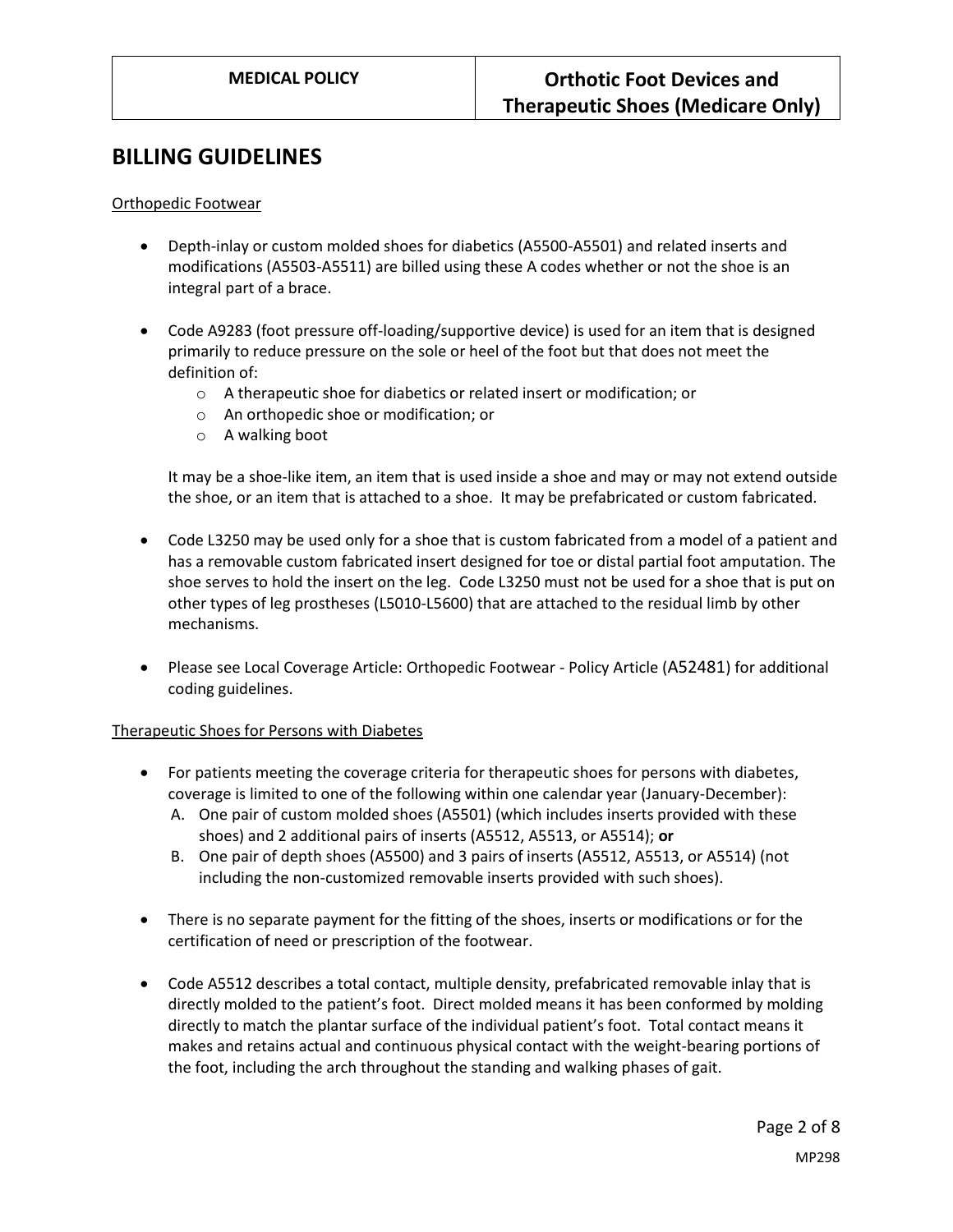- The A5512 insert must retain its shape during use for the life of the insert. The layer responsible for shape retention is called the base layer in the code descriptor. This material usually constitutes the bottom layer of the device and must be of a sufficient thickness and durometer to maintain its shape during use (i.e., at least ¼ inch of 35 shore A or higher or at least 3/16 inch of 40 shore A or higher). The material responsible for maintaining the shape of the device must be heat moldable. The specified thickness of the base layer must extend from the heel through the distal metatarsals and may be absent at the toes.
- Code A5513 describes a total contact, custom fabricated, multiple density, removable inlay that is molded to a model of the patient's foot so that it conforms to the plantar surface and makes total contact with the foot, including the arch. A custom fabricated device is made from materials that do not have predefined trim lines for heel cup height, arch height and length, or toe shape.
- The A5513 insert must retain its shape during use for the life of the insert. The base layer of the device must be at least 3/16 inch of 35 shore A or higher material. The base layer is allowed to be thinner in the custom fabricated device because appropriate arch fill or other additional material will be layered up individually to maintain shape and achieve total contact and accommodate each patient's specific needs. The central portion of the base layer of the heel may be thinner (but at least 1/16 inch) to allow for greater pressure reduction. The specified thickness of the lateral portions of the base layer must extend from the heel through the distal metatarsals and may be absent at the toes. The top layer of the device may be of a lower durometer and must also be heat moldable. The materials used should be suitable with regards to the patient's condition.
- Code A5514 describes a total contact, custom fabricated, multiple density, removable inlay that is directly milled from a rectified virtual model of the beneficiary's foot so that it conforms to the plantar surface and makes total contact with the foot, including the arch. A custom fabricated device is made from materials that do not have predefined trim lines for heel cup height, arch height and length, or toe shape.
- The A5514 insert must retain its shape during use for the life of the insert. The base layer of the device must be at least 3/16 inch of 35 Shore A or higher material. The base layer is allowed to be thinner in the custom fabricated device because appropriate arch fill or other additional material will be layered up individually to maintain shape and achieve total contact and accommodate each beneficiary's specific needs. The central portion of the base layer of the heel may be thinner (but at least 1/16 inch) to allow for greater pressure reduction. The specified thickness of the lateral portions of the base layer must extend from the heel through the distal metatarsals and may be absent at the toes. The top layer of the device may be of a lower durometer and must also be heat moldable. The materials used should be suitable with regards to the beneficiary's condition.
- A deluxe feature (A5508) does not contribute to the therapeutic function of the shoe. It may include, but is not limited to style, color, or type of leather. Deluxe features must be coded using A5508.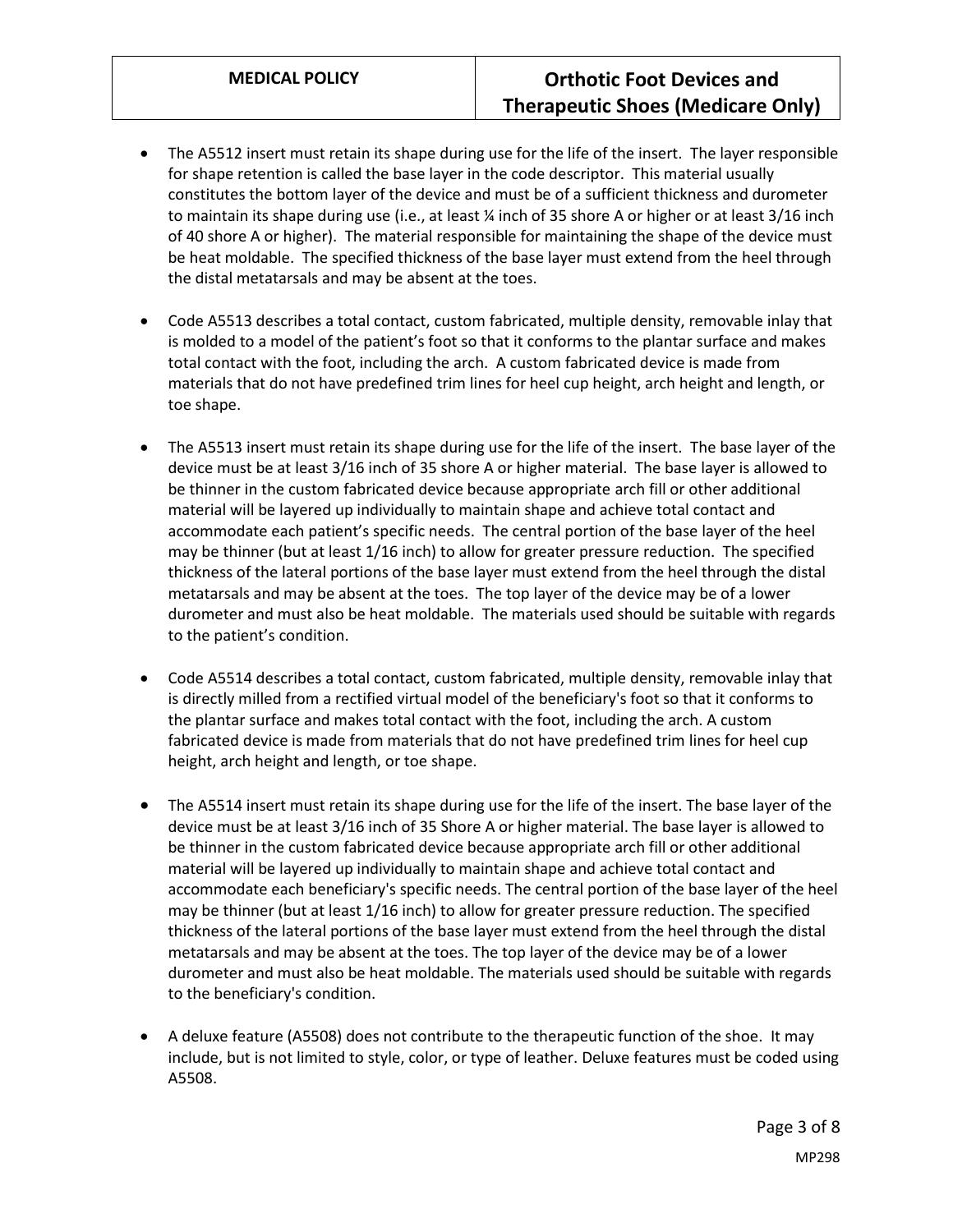- Code A5507 is only to be used for not otherwise specified therapeutic modifications to the shoe or for repairs to a diabetic shoe(s).
- Codes for inserts or modifications (A5503-A5508, A5510, A5512 and A5513) may only be used for items related to diabetic shoes (A5500, A5501). They must not be used for items related to footwear coded with codes L3215-L3253. Inserts and modifications used with L coded footwear must be coded using L codes (L3000-L3649).
- Inserts for missing toes or partial foot amputation should be coded L5000 or L5999, whichever is applicable.

For complete billing guidelines, please see the LCA: Orthopedic Footwear - Policy Article [\(A52481\)](https://www.cms.gov/medicare-coverage-database/details/article-details.aspx?articleid=52481)<sup>2</sup> and Local Coverage Article: Therapeutic Shoes for Persons with Diabetes - Policy Article [\(A52501\)](https://www.cms.gov/medicare-coverage-database/details/article-details.aspx?articleid=52501)<sup>4</sup>

## **CPT/HCPCS CODES**

### **Medicare Only**

#### No Prior Authorization Required

| <b>Orthopedic Footwear</b> |                                                                                         |
|----------------------------|-----------------------------------------------------------------------------------------|
| L3000                      | Foot, insert, removable, molded to patient model, UCB type, Berkeley shell each         |
| L3001                      | Foot, insert, removable, molded to patient model, Spenco, each                          |
| L3002                      | Foot, insert, removable, molded to patient model, Plastazote or equal, each             |
| L3003                      | Foot, insert, removable, molded to patient model, silicone gel, each                    |
| L3010                      | Foot, insert, removable, molded to patient model, longitudinal arch support, each       |
| L3020                      | Foot, insert, removable, molded to patient model, longitudinal/metatarsal support, each |
| L3030                      | Foot, insert, removable, formed to patient foot, each                                   |
| L3031                      | Foot, insert/plate, removable, addition to lower extremity orthosis, high strength,     |
|                            | lightweight material, all hybrid lamination/prepreg composite each                      |
| L3040                      | Foot, arch support, removable, premolded, longitudinal                                  |
| L3050                      | Foot, arch support, removable, premolded, metatarsal, each                              |
| L3060                      | Foot, arch support, removable, premolded, longitudinal/metatarsal,                      |
| L3070                      | Foot, arch support, non-removable attached to shoe, longitudinal, each,                 |
| L3080                      | Foot, arch support, non-removable attached to shoe, metatarsal, each                    |
| L3090                      | Foot, arch support, non-removable attached to shoe, Longitudinal/ metatarsal, each      |
| L3100                      | Hallus-Valgus night dynamic splint, prefabricated, off-the-shelf                        |
| L3140                      | Foot, abduction rotation bar, including shoes                                           |
| L3150                      | Foot, abduction rotation bar, without shoes                                             |
| L3160                      | Foot, adjustable shoe-styled positioning device                                         |
| L3170                      | Foot, plastic, silicone or equal, heel stabilizer, prefabricated, off-the-shelf,        |
| L3201                      | Orthopedic shoe, Oxford with supinator or pronator, infant                              |
| L3202                      | Orthopedic shoe, Oxford with supinator or pronator, child                               |
| L3203                      | Orthopedic shoe, Oxford with supinator or pronator, junior                              |
| L3204                      | Orthopedic shoe, hightop with supinator or pronator, infant                             |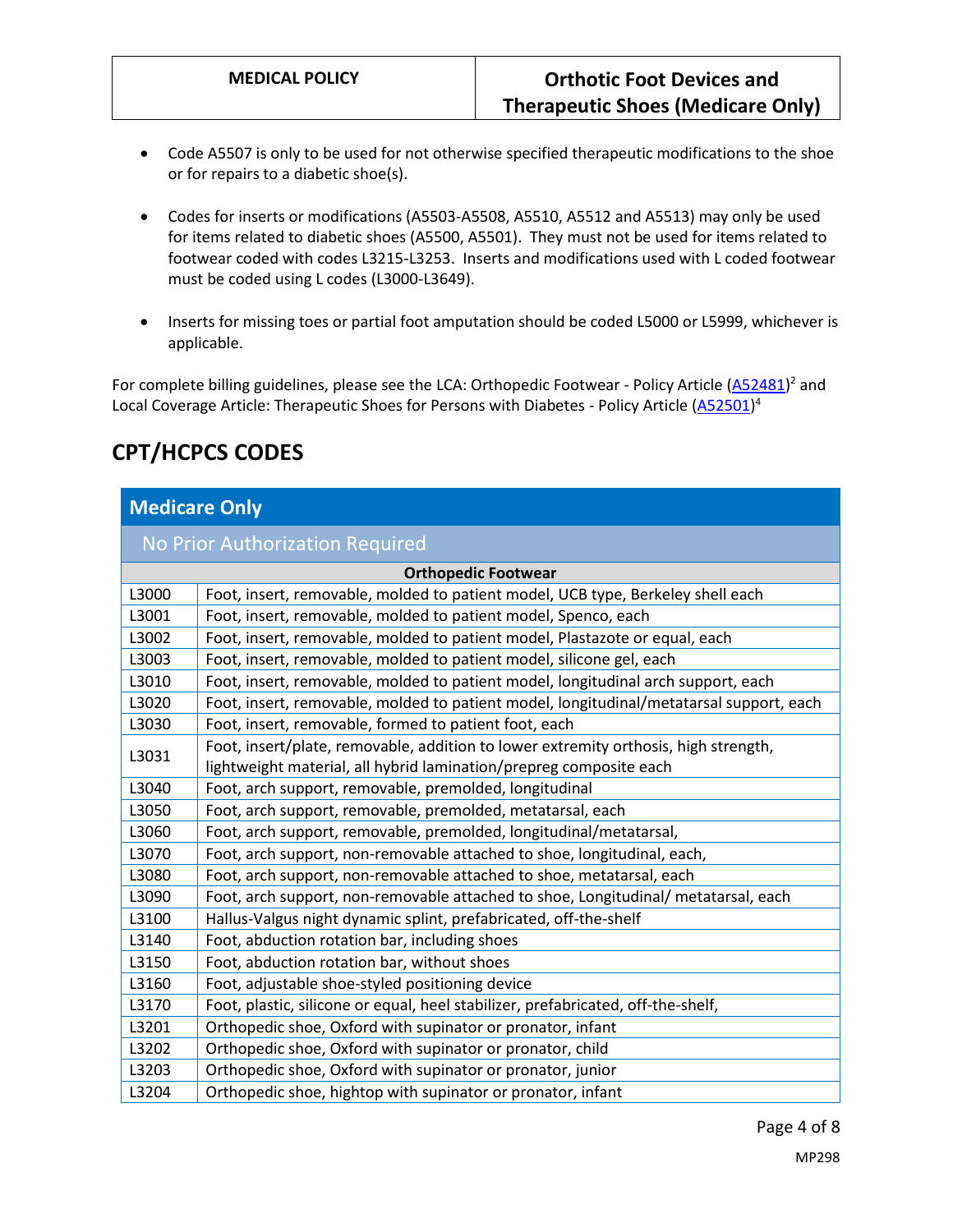| L3206 | Orthopedic shoe, hightop with supinator or pronator, child                                |
|-------|-------------------------------------------------------------------------------------------|
| L3207 | Orthopedic shoe, hightop with supinator or pronator, junior                               |
| L3208 | Surgical boot, each, infant                                                               |
| L3209 | Surgical boot, each, child                                                                |
| L3211 | Surgical boot, each, junior                                                               |
| L3212 | Benesch boot, pair, infant                                                                |
| L3213 | Benesch boot, pair, child                                                                 |
| L3214 | Benesch boot, pair, junior                                                                |
| L3215 | Orthopedic footwear, ladies shoe, Oxford, each                                            |
| L3216 | Orthopedic footwear, ladies shoe, depth inlay, each                                       |
| L3217 | Orthopedic footwear, ladies shoe, hightop, depth inlay, each                              |
| L3219 | Orthopedic footwear, men's shoe, Oxford, each                                             |
| L3221 | Orthopedic footwear, men's shoe, depth inlay, each                                        |
| L3222 | Orthopedic footwear, men's shoe, hightop, depth inlay, each                               |
| L3224 | Orthopedic footwear, woman's shoe, Oxford, used as an integral part of a brace (orthosis) |
| L3225 | Orthopedic footwear, man's shoe, Oxford, used as an integral part of a brace (orthosis)   |
| L3230 | Orthopedic footwear, custom shoe, depth inlay, each                                       |
| L3250 | Orthopedic footwear, custom molded shoe, removable inner mold, prosthetic shoe, each      |
| L3251 | Foot, shoe molded to patient model, silicone shoe, each                                   |
| L3252 | Foot, shoe molded to patient model, Plastazote (or similar), custom fabricated, each      |
| L3253 | Foot, molded shoe Plastazote (or similar) custom fitted, each                             |
| L3254 | Non-standard size or width                                                                |
| L3255 | Non-standard size or length                                                               |
| L3257 | Orthopedic footwear, additional charge for split size                                     |
| L3260 | Surgical boot/shoe, each                                                                  |
| L3265 | Plastazote sandal, each                                                                   |
| L3300 | Lift, elevation heel, tapered to metatarsals, per inch                                    |
| L3310 | Lift, elevation, heel and sole, neoprene, per inch                                        |
| L3320 | Lift, elevation, heel and sole, cork, per inch                                            |
| L3330 | Lift, elevation, metal extension (skate)                                                  |
| L3332 | Lift, elevation, inside shoe, tapered, up to one-half inch                                |
| L3334 | Lift, elevation, heel, per inch                                                           |
| L3340 | Heel wedge, SACH                                                                          |
| L3350 | Hell wedge                                                                                |
| L3360 | Sole wedge, outside sole                                                                  |
| L3370 | Sole wedge, between sole                                                                  |
| L3380 | Clubfoot wedge                                                                            |
| L3390 | Outflare wedge                                                                            |
| L3400 | Metatarsal bar wedge, rocker                                                              |
| L3410 | Metatarsal bar wedge, between sole                                                        |
| L3420 | Full sole and heel wedge, between sole                                                    |
| L3430 | Heel, counter, plastic reinforced                                                         |
| L3440 | Heel, counter, leather reinforced                                                         |
| L3450 | Heel, SACH cushion type                                                                   |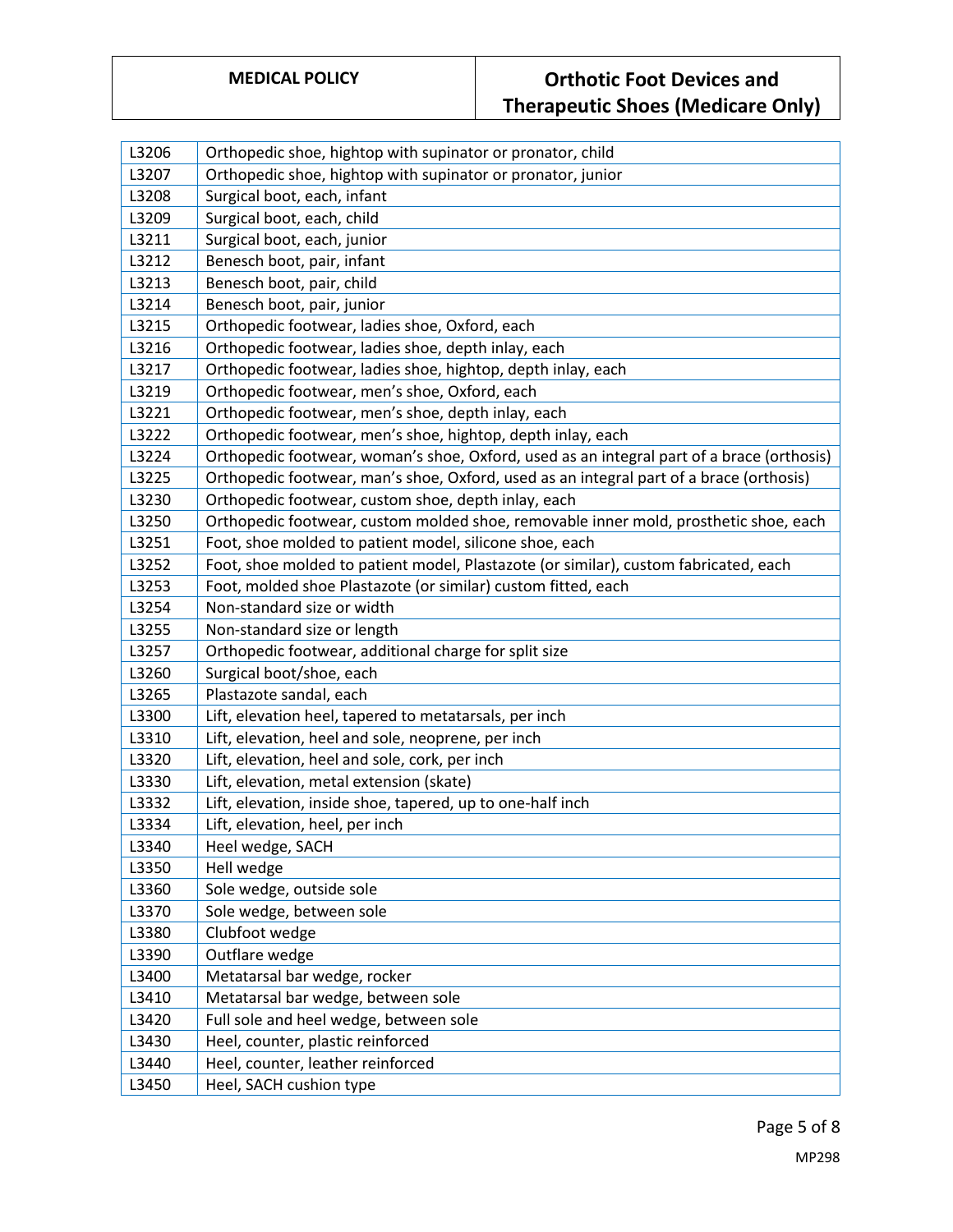| L3455 | Heel, new leather, standard                                                                                                                        |
|-------|----------------------------------------------------------------------------------------------------------------------------------------------------|
| L3460 | Heel, new rubber, standard                                                                                                                         |
| L3465 | Heel, Thomas with wedge                                                                                                                            |
| L3470 | Heel, Thomas extended to ball                                                                                                                      |
| L3480 | Heel, pad and depression for spur                                                                                                                  |
| L3485 | Heel, pad, removable for spur                                                                                                                      |
| L3500 | Orthopedic shoe addition, insole, leather                                                                                                          |
| L3510 | Orthopedic shoe addition, insole, rubber                                                                                                           |
| L3520 | Orthopedic shoe addition, insole, felt covered with leather                                                                                        |
| L3530 | Orthopedic shoe addition, sole, half                                                                                                               |
| L3540 | Orthopedic shoe addition, sole, full                                                                                                               |
| L3550 | Orthopedic shoe addition, toe tap, standard                                                                                                        |
| L3560 | Orthopedic shoe addition, toe tap, horseshoe                                                                                                       |
| L3570 | Orthopedic shoe addition, special extension to instep (leather with eyelets)                                                                       |
| L3580 | Orthopedic shoe addition, convert instep to Velcro closure                                                                                         |
| L3590 | Orthopedic shoe addition, convert firm shoe counter to soft counter                                                                                |
| L3595 | Orthopedic shoe addition, march bar                                                                                                                |
| L3600 | Transfer of an orthosis from one shoe to another, caliper plate, existing                                                                          |
| L3610 | Transfer of an orthosis from one shoe to another, caliper plate, new                                                                               |
| L3620 | Transfer of an orthosis from one shoe to another, solid stirrup existing                                                                           |
| L3630 | Transfer of an orthosis from one shoe to another, solid stirrup, new                                                                               |
| L3640 | Transfer of an orthosis from one shoe to another, Dennis Browne, splint (Riveton), both                                                            |
|       | shoes                                                                                                                                              |
| L3649 | Orthopedic shoe, modification, addition or transfer, not otherwise specified                                                                       |
|       | <b>Therapeutic Shoes</b>                                                                                                                           |
| A5500 | For diabetics only, fitting (including follow-up), custom preparation and supply of off-the-                                                       |
|       | shelf depth-inlay shoe manufactured to accommodate multidensity insert(s), per shoe                                                                |
| A5501 | For diabetics only, fitting (including follow-up), custom preparation and supply of shoe                                                           |
|       | molded from cast(s) of patients foot (custom molded shoe), per shoe                                                                                |
| A5503 | For diabetics only, modification (including fitting) of off-the-shelf depth-inlay shoe or                                                          |
|       | custom molded shoe with roller or rigid rocker bottom, per shoe                                                                                    |
| A5504 | For diabetics only, modification (including fitting) of off-the-shelf depth-inlay shoe or                                                          |
|       | custom molded shoe with wedge(s), per shoe                                                                                                         |
| A5505 | For diabetics only, modification (including fitting) of off-the-shelf depth-inlay shoe or                                                          |
|       | custom molded shoe with metatarsal bar, per shoe                                                                                                   |
| A5506 | For diabetics only, modification (including fitting) of off-the-shelf depth-inlay shoe or                                                          |
| A5507 | custom molded shoe with off-set heel(s), per shoe<br>For diabetics only, not otherwise specified modification (including fitting) of off-the-shelf |
|       | depth-inlay shoe or custom molded shoe, per shoe                                                                                                   |
| A5512 | For diabetics only, multiple density insert, direct formed, molded to foot after external                                                          |
|       | heat source of 230 degrees Fahrenheit or higher, total contact with patient's foot,                                                                |
|       | including arch, base layer minimum of % inch material of shore a 35 durometer or 3/16                                                              |
|       | inch material of shore a 40 durometer (or higher), prefabricated, each                                                                             |
| A5513 | For diabetics only, multiple-density insert, custom molded from model of patient's foot,                                                           |
|       | total contact with patient's foot, including arch, base layer minimum of 3/16 inch of                                                              |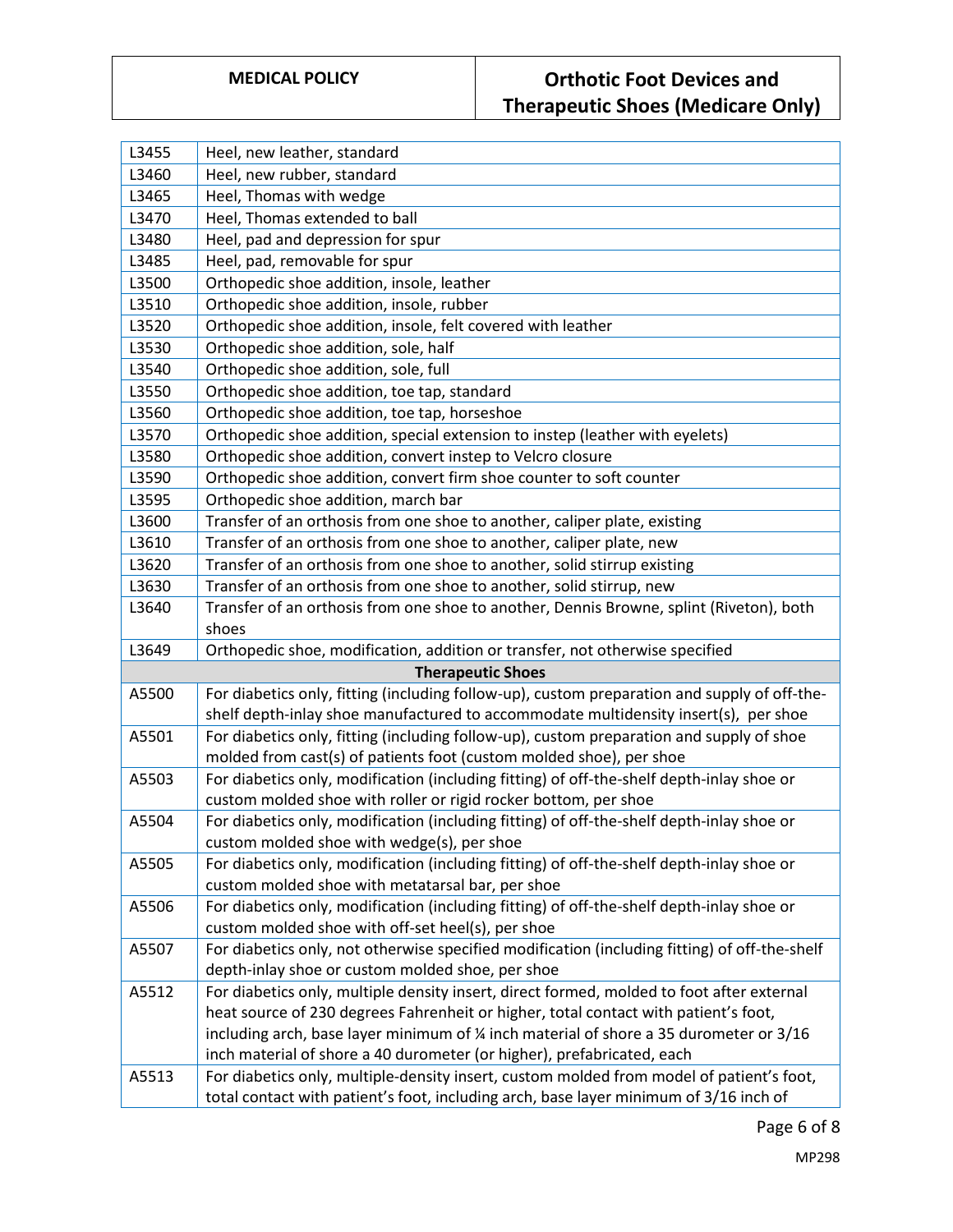|                    | material of shore a 35 durometer or higher, includes arch filler and other shaping<br>material, custom fabricated, each                                                                                                                                                                                                                                                                |
|--------------------|----------------------------------------------------------------------------------------------------------------------------------------------------------------------------------------------------------------------------------------------------------------------------------------------------------------------------------------------------------------------------------------|
| A5514              | For diabetics only, multiple density insert, made by direct carving with cam technology<br>from a rectified cad model created from a digitized scan of the patient, total contact with<br>patient's foot, including arch, base layer minimum of 3/16 inch material of shore a 35<br>durometer (or higher), includes arch filler and other shaping material, custom fabricated,<br>each |
| <b>Not Covered</b> |                                                                                                                                                                                                                                                                                                                                                                                        |
| A5508              | For diabetics only, deluxe feature of off-the-shelf depth-inlay shoe or custom molded<br>shoe, per shoe                                                                                                                                                                                                                                                                                |
| A5510              | For diabetics only, direct formed, compression molded to patient's foot without external<br>heat source, multiple-density insert(s) prefabricated, per shoe                                                                                                                                                                                                                            |
| A9283              | Foot pressure off loading/supportive device, any type, each                                                                                                                                                                                                                                                                                                                            |

## **INSTRUCTIONS FOR USE**

Company Medical Policies serve as guidance for the administration of plan benefits. Medical policies do not constitute medical advice nor a guarantee of coverage. Company Medical Policies are reviewed annually and are based upon published, peer-reviewed scientific evidence and evidence-based clinical practice guidelines that are available as of the last policy update. The Companies reserve the right to determine the application of Medical Policies and make revisions to Medical Policies at any time. Providers will be given at least 60-days notice of policy changes that are restrictive in nature.

The scope and availability of all plan benefits are determined in accordance with the applicable coverage agreement. Any conflict or variance between the terms of the coverage agreement and Company Medical Policy will be resolved in favor of the coverage agreement.

# **REGULATORY STATUS**

#### Mental Health Parity Statement

Coverage decisions are made on the basis of individualized determinations of medical necessity and the experimental or investigational character of the treatment in the individual case. In cases where medical necessity is not established by policy for specific treatment modalities, evidence not previously considered regarding the efficacy of the modality that is presented shall be given consideration to determine if the policy represents current standards of care.

## **REFERENCES**

1. Centers for Medicare & Medicare Services. Local Coverage Determination (LCD): Orthopedic Footwear (L33641). Effective 1/1/2020. [https://www.cms.gov/medicare-coverage](https://www.cms.gov/medicare-coverage-database/details/lcd-details.aspx?LCDId=33641&ver=17&DocID=L33641)[database/details/lcd-details.aspx?LCDId=33641&ver=17&DocID=L33641.](https://www.cms.gov/medicare-coverage-database/details/lcd-details.aspx?LCDId=33641&ver=17&DocID=L33641) Accessed 2/17/2021.